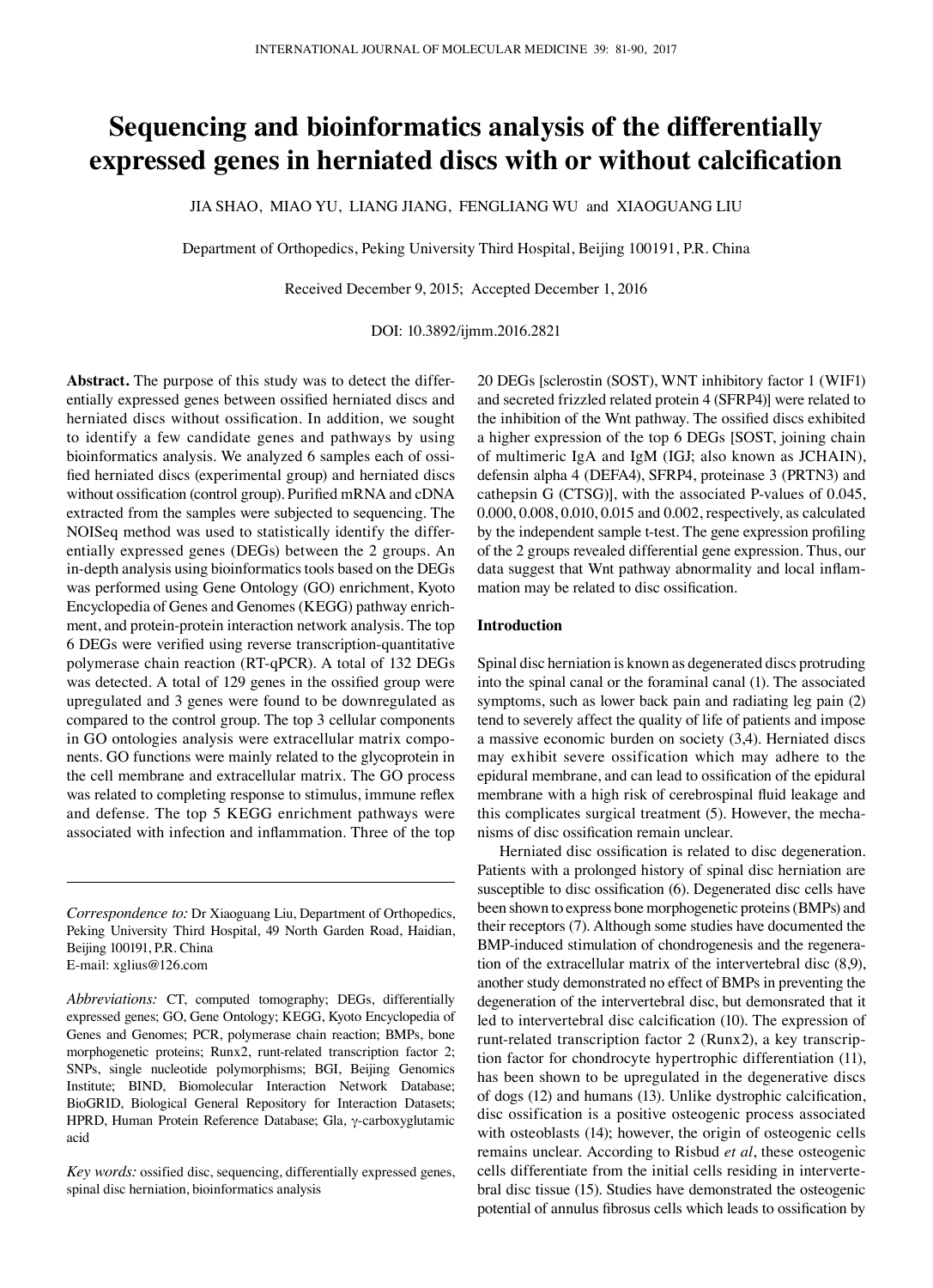osteogenic inductive stimulation (16,17). Owing to the linkage between ossification and degeneration, the local environmental factors appear to be instrumental in causing disc ossification.

The association of disc degeneration (or herniation) and inflammation is well documented, with several inflammatory factors now known to be implicated in the degeneration of intervertebral discs (18). However, whether these inflammatory factors are the cause of degeneration or the result of degeneration is yet to be completely understood. The presence of local inflammation and angiogenesis in herniated and ossified discs indicates that the ossification process may be related to these two processes (19). However, whether the inflammatory and angiogenic factors involved in disc herniation are akin to those in ossified discs has yet to be determined.

High-throughput sequencing is a useful method to detect the underlying molecular mechanisms of any disease and can provide valuable pointers to guide future research. There are very few studies which have applied bioinformatics analysis and identified group of genes and single nucleotide polymorphisms (SNPs) associated with intervertebral disc degeneration and disc-related disorders (20). These studies have mainly centered on the genes involved in degeneration of the intervertebral discs, and do not dwell on the osteogenic process in the degenerated discs. Screening for differentially expressed genes (DEGs) focuses on the mRNA expression in a tissue, and can allow for the detection of different genes between 2 groups, and which in turn may help to unravel the probable mechanisms of a certain pathogenesis at the gene level.

The purpose of this study was to detect the DEGs between ossified and non-ossified herniated discs. In addition, bioinformatics tools were employed to identify potential candidate genes and pathways for further research.

### **Materials and methods**

*Case selection and grouping.* Patients diagnosed with lumbar intervertebral disc herniation or herniation combined with spinal canal stenosis at the Peking University Third hospital from February, 2015 to May, 2015 were included in the study. All cases were scheduled for lumbar spinal surgery for the first time. We sampled 6 discs from 6 patients with ossified intervertebral discs as the experiment group. After sampling, these cases were confirmed by computed tomography (CT) scan and verified by microCT scan as shown in Fig. 1. Another 6 iscs from 6 patients suffering from intervertebral disc herniation without disc ossification served as the control group. Patients with gout, hypercalcemia, congenital bone metabolism disorders or bone malformation were excluded from the study. This study was approved by Medical Scientific Research Ethics Committee of Peking University Third Hospital, Beijing, China with the certification number 2015006. Written informed consent was obtained from all patients prior to obtaining the samples.

*Reagents.* TRIzol reagent (15596-026) for total RNA extraction was obtained from Invitrogen, Life Technologies (Carlsbad, CA, USA). The RevertAid first-strand cDNA synthesis kit (K1633) from ThermoScientific (Waltham, MA, USA) was used for reverse transcription. FastStart Universal SYBR‑Green Master from Roche (Basel, Switzerland) was used for carrying out quantitative polymerase chain reaction (qPCR). Primers were synthesized by Invitrogen Biotechnology Co., Ltd. (Shanghai, China).

*Sampling.* After the laminas were removed by the posterior lumbar spinal procedure, the nerve root and the posterior longitudinal ligament of the herniated side of the intervertebral disc was retracted, leaving space for a circular incision to be made in the annular fibrosus. A nucleus pulposus clamp was used to extract the first piece of the herniated disc, and used as a specimen. For the purpose of uniformity, totally ossified discs which could not be sampled by this method were excluded. Following their excision, the specimens were immediately kept in frozen storage tubes and placed in liquid nitrogen. As the pre-procedure CT scan images had already been obtained, the specimens were directly transported for the micro CT scan and later stored at -80˚C until further analyses.

*Micro CT scan.* A Siemens Inveon Micro CT scanner (Siemens Medical Solutions, Knoxville, TN, USA) was used to analyze the specimens using the following parameters: X-ray beam voltage, 80 kV; current, 500  $\mu$ A; and effective resolution 13.6  $\mu$ m. Referring to the semi-quantitative grading criteria of Rutges *et al* (14), the following criteria were adopted for this analysis: the absence of calcification was indicated as -; the presence of a single area of calcification as ±; the presence of 2 clear areas of calcification as +; and the clear presence of multiple areas of calcification as  $++$ . We designated - or  $\pm$  for a negative CT scan as the control group; ++ with positive CT scan as experiment group. At least 2 of the authors collaborated to assess the ossification from the CT radiograph and the ossification grade according to the micro CT analysis.

*mRNA extraction.* Following micro-CT analysis, the ossified disc group was considered as the experiment group, and the degenerated herniated disc group without ossification as the control group. For the mRNA extraction, the specimens were treated with TRIzol reagent and grinded sufficiently. The specimens were then centrifuged (8000 x g, 4˚C) and reconstituted in methenyltrichloride and propyl alcohol. The total RNA was stored at -80˚C for further sequencing and verification.

*Sequencing and bioinformatics analysis.* Sequencing was performed at the Beijing Genomics Institute (BGI). The total RNA samples were treated with DNase I to avoid DNA contamination. The enriched mRNA was mixed and fragmented into short fragments using fragmentation buffer. After the double-strand cDNA fragments were synthesized and purified, end reparation and 3'-end single nucleotide A (adenine) addition was performed. Finally, the sequencing adaptors to the fragments were ligated. Following enrichment by PCR amplification, the fragments were sequenced using a Illumina HiSeq™ 2000 sequencer (Illumina Inc., Santiago, CA, USA). Primary sequencing data generated by Illumina HiSeq™ 2000 was referred to as raw reads. The raw reads are filtered into clean reads which were aligned to the reference sequences subsequently by using the Burrows-Wheeler Alignment BWA (21)/ Bowtie2 (22) tool. The NOISeq (23) method was used to screen DEGs between 2 groups. Furthermore, an in depth analysis using bioinformatics tools based on the DEGs was performed, including GO enrichment analysis, KEGG pathway enrichment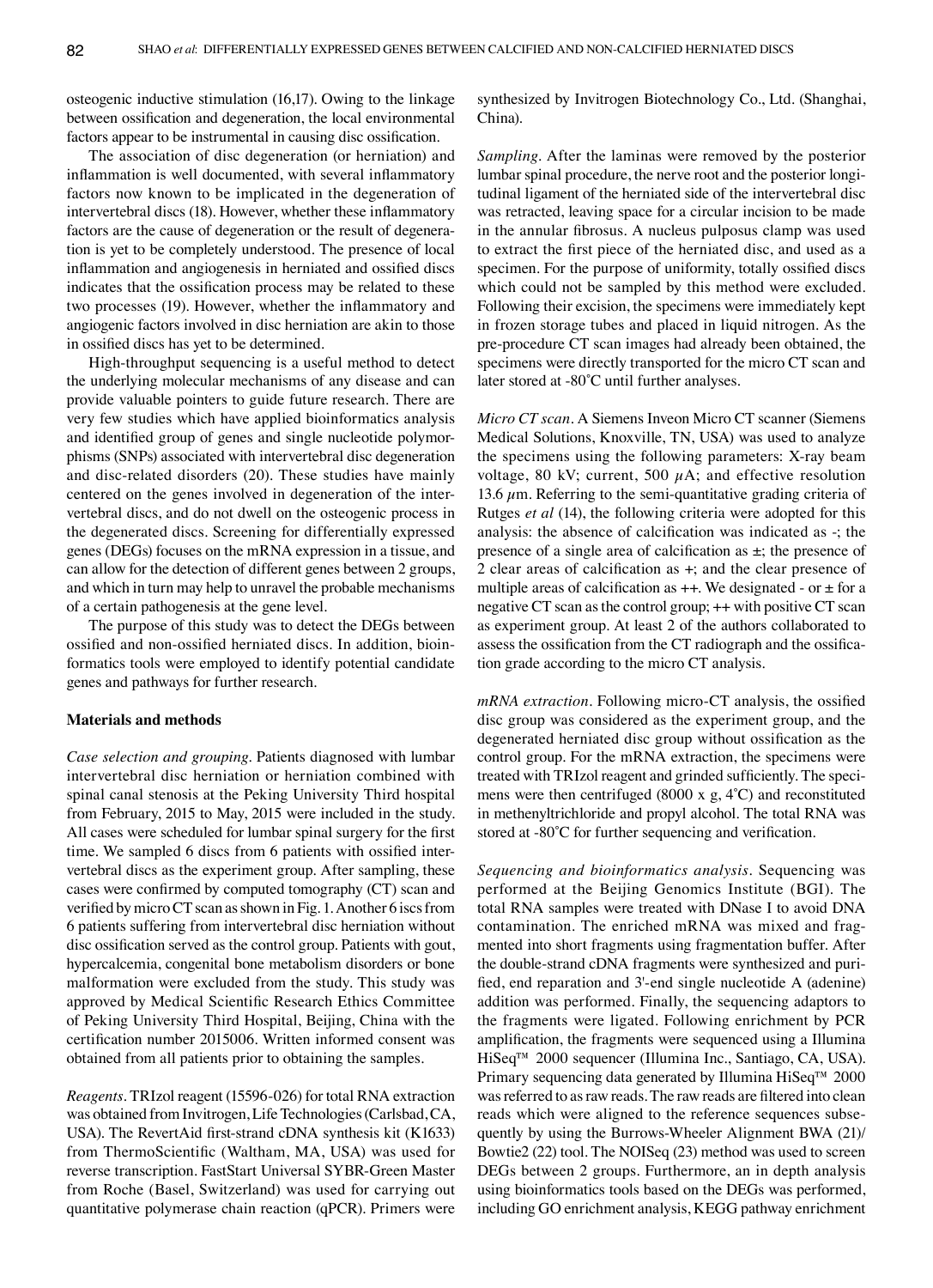|  |  |  | Table I. Sequences of primers for RT-qPCR. |
|--|--|--|--------------------------------------------|
|--|--|--|--------------------------------------------|

| Gene         | Upstream primer             | Downstream primer           |
|--------------|-----------------------------|-----------------------------|
| <b>GAPDH</b> | AGCCACATCGCTCAGACAC         | <b>GCCCAATACGACCAAATCC</b>  |
| <b>SOST</b>  | GTGGCAGGCGTTCAAGAATG        | <b>CCCGGTTCATGGTCTTGTTG</b> |
| IGJ          | GGAGTCCTGGCGGTTTTTAT        | GGATCTTCGGAAGAACGGAT        |
| DEFA4        | <b>GCCCTCCTCGCTGCTATTCT</b> | ATGTCCTGGTCTTCTGGCCC        |
| SFRP4        | <b>ACTGCGAGCCCCTCATGAAG</b> | <b>CTTCAGGCGAGATGCACACG</b> |
| PRTN3        | <b>CCTGCAGGAGCTCAATGTCA</b> | GAGTCTCCGAAGCAGATGCC        |
| <b>CTSG</b>  | AACGGAAGGCTGCCTTCAAG        | CTGGAGGAACCCCTGACGAC        |

PCR, polymerase chain reaction; GAPDH, glyceraldehyde 3-phosphate dehydrogenase.



Figure 1. CT and micro CT imaging of ossified disc. (A) CT scan showing the ossified spot in the herniated disc; (B) micro CT screening confirmed the ossification. CT, computed tomography.

analysis, and protein-protein interaction network analysis. After mapping all the DEGs to GO terms according to the database in the website, http://www.geneontology.org/, the numbers for each GO term were calculated; the significantly enriched GO terms were found by using 'GO::TermFinder' tool on the website, http://www.yeastgenome.org/help/analyze/go-termfinder. All the DEGs annotated in the GO database were used to perform GO functional classification using WEGO (24) software for understanding the distribution of gene functions from the macro level. DEGs for KEGG enrichment analysis were mapped to the KEGG database. After the GO and KEGG data were analyzed, a P-value was obtained. The protein-protein interaction network of the top 20 DEGs was completed based on the local database of BGI which integrated the Biomolecular Interaction Network Database (BIND), Biological General Repository for Interaction Datasets (BioGRID) and the Human Protein Reference Database (HPRD).

*Verification.* ELK2P was tagged for the member of the ETS oncogene family, and the expression of bone gamma-carboxyglutamate protein (BGLAP) had been tested in our previous study (25). Hence, we verified the top 6 DEGs excluding ELK2P and BGLAP by RT-qPCR after the screening of the DEGs. Reverse transcription for cDNA synthesis was performed as per the manufacturer's instructions (RevertAid First Strand cDNA synthesis kit). Glyceraldehyde 3-phosphate dehydrogenase (GAPDH) was used as the reference gene, and qPCR was performed as per the protocol recommended by the manufacturer (FastStart Universal SYBR-Green Master) with the primers listed in Table I. The PCR program was set as follows: pre-denaturation at 95˚C for 10 min, cooling to 60˚C for 15 sec, held for 60 sec for 40 cycles, elongation at 60˚C for 5 min, and then an increase from 75˚C to 95˚C at 1˚C/20 sec to obtain the melting curve. Relative gene expression was normalized to the control group by referring to the Livak and Schmittgen method (26).

*Statistical analysis.* The NOISeq method was used to assess the DEGs in the 2 groups using the following criteria as default: fold-change ≥2.0 and diverge probability ≥0.8. The associ-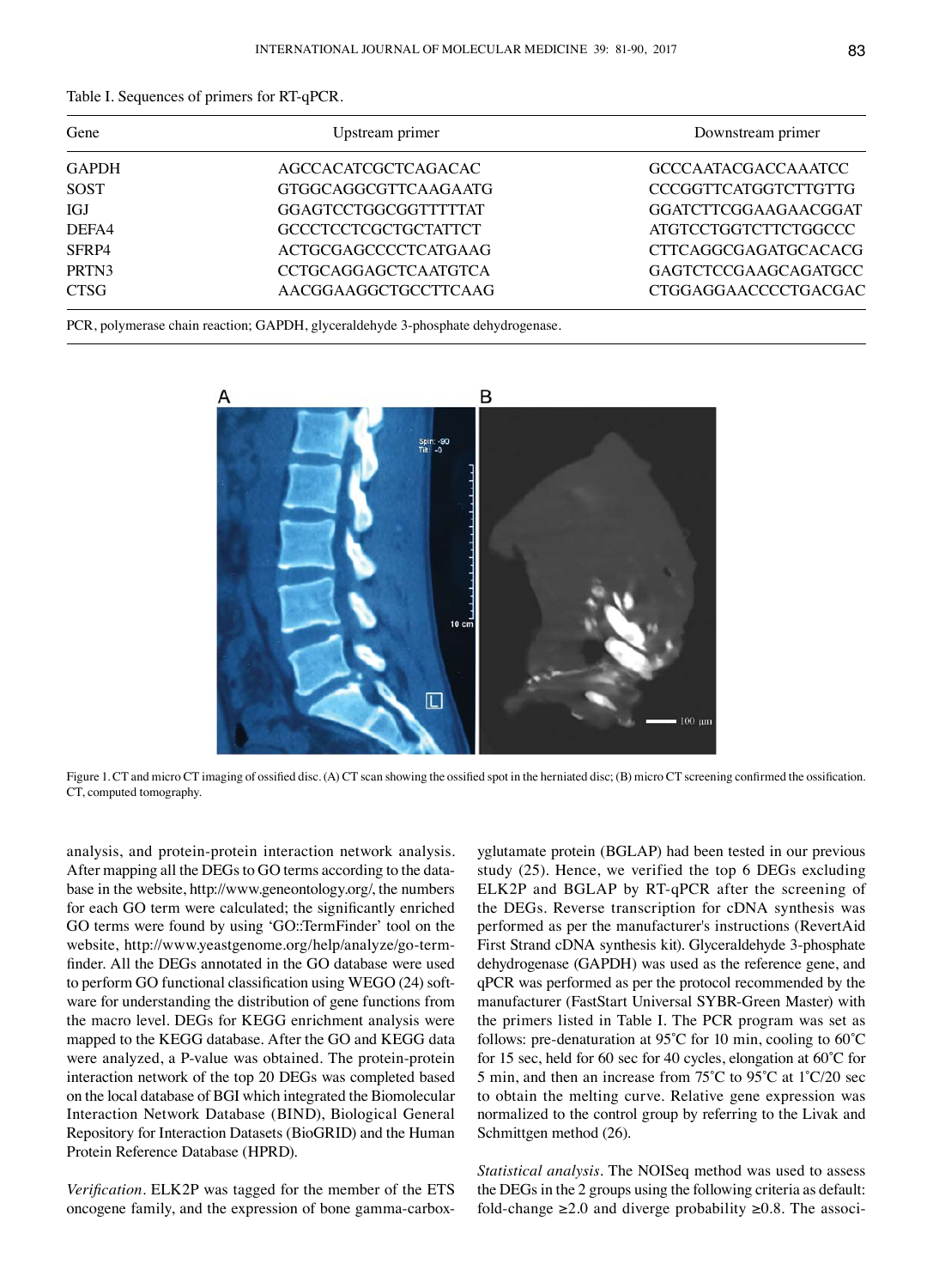Table II. Sequencing data for each specimen.

Table II. Sequencing data for each specimen

ated P-value for the GO and KEGG enrichment analysis was subjected to Bonferroni Correction and a corrected P-value obtained. A Corrected P-value <0.05 was considered indicative of a statistically significant difference. Statistical analysis of the verification was performed using SPSS 20.0 (International Business Machines Corporation, Armonk, NY, USA). An independent sample t-test was used to analyze the RT-qPCR verification results between the ossified and non-ossified degeneration group. Inter-group differences with an associated P-value <0.05 were considered as statistically significant.

## **Results**

*Sequencing and raw data filtering.* We sequenced 12 samples by RNA-Seq technology and generated an average of 13,127,595.5 raw reads. After the low quantity reads were filtered, an average of 12,994,408 clean reads was acquired. The data pertaining to each sample are listed in Table II. The numbers of expressed genes and the expression ratio in each specimen are shown in Fig. 2.

*Differentially expressed genes.* A total of 132 DEGs was detected in this study. A total of 129 in the ossification group were upregulated as compared to those in the control group, while 3 genes were found to be downregulated. The top 20 DEGs according to the probability value are listed in Table III.

*GO enrichment analysis.* The GO functional classification used in this study is illustrated in Fig. 3. Referring to the corrected P-values, the top 3 enrichment terms in all the 3 GO ontologies were listed: cellular component, molecular function and biological process (Table IV).

*KEGG enrichment analysis.* The most enriched pathways based on KEGG were asthma, malaria, African trypanosomiasis, *staphylococcus aureus* infection, collecting duct acid secretion and primary immunodeficiency. The top 10 KEGG enriched pathways are listed in Table V.

*Protein-protein interaction network analysis.* Protein-protein interaction network analysis was performed using the coding proteins of the top 20 DEGs based on the interaction network database BIND; the results are illustrated using Medusa software (27) (Fig. 4).

*Verification by RT-qPCR.* The results of RT-PCR are shown in Fig. 5. The ossified discs exhibierd a higher expression of the top 6 DEGs: SOST, IGJ, DEFA4, SFRP4, PRTN3 and CTSG, with associated P-values of 0.045, 0.000, 0.008, 0.010, 0.015 and 0.002, respectively, and F-values of 4.868, 159.719, 10.201, 8.401, 8.266 and 17.783, respectively, calculated using an independent sample t-test. The results were consistent with those of the DEG sequencing.

## **Discussion**

Disc ossification is not a rare phenomenon (28). The ossification rate is known to correlate with the degeneration grade of intervertebral discs and the Modic type endplate (19). The

| sample                            | Age (years)                                                           | Gender | reads no.<br>Raw | reads no.<br>Clean | Clean data<br>rate $(\%)$ | $Q20(%) \ge 95$<br>Clean Read1 | 0.82(66)<br>Clean Read1 | Reads $\geq$ 10 M<br>Clean                                                 | Gene mapping ratio<br>$(6/8) \ge 80$ | Genome mapping<br>ratio $(%) \ge 50$ |
|-----------------------------------|-----------------------------------------------------------------------|--------|------------------|--------------------|---------------------------|--------------------------------|-------------------------|----------------------------------------------------------------------------|--------------------------------------|--------------------------------------|
| <b>Issified</b>                   |                                                                       |        | 13,127,663       | 13,113,920         | 99.89                     | $(1)$ 6'86                     | 96.0(Y)                 | 13.11M(Y)                                                                  | 92.22(Y)                             | 86.64 (Y)                            |
| Ossified 2                        |                                                                       |        | 13,127,599       | 13,100,270         | 99.79                     | 98.8 <sub>(Y)</sub>            | 95.9 (Y)                | 13.10M (Y)                                                                 | 92.03 (Y)                            | 86.20 <sub>(Y)</sub>                 |
| Ssified 3                         |                                                                       |        | 13,127,628       | 13,106,545         | 99.83                     | $(1)$ 6.86                     | 96.0 (Y)                | 13.11 $M(Y)$                                                               | $(2)$ ( $(2)$ )                      | 88.20 (Y)                            |
| $\overline{\mathrm{O}}$ ssified 4 |                                                                       |        | 13,127,584       | 12.524.724         | 95.4                      | $(2)$ 6.86                     | 96.1(Y)                 | 12.52M (Y)                                                                 | 83.85 (Y)                            | 88.96 <sub>(Y)</sub>                 |
| $\overline{\mathrm{O}}$ ssified 5 |                                                                       |        | 13.127.257       | 13,110,977         | 99.87                     | 99.1(Y)                        | (X) 0.76                | 13.11M(Y)                                                                  | $(Y)$ 50.16                          | 88.56 <sub>(Y)</sub>                 |
| Ossified 6                        |                                                                       |        | 13,127,394       | 12,597,800         | 95.96                     | (X) 0.66                       | $96.6(Y)$               | 12.60M (Y)                                                                 | 82.21 (Y)                            | 88.91 (Y)                            |
| Control 1                         | 58                                                                    |        | 13,127,248       | 13,107,152         | 99.84                     | 98.8 <sub>(X)</sub>            | 95.9 (Y)                | 13.11M(Y)                                                                  | 92.30(Y)                             | 86.93 <sub>(Y)</sub>                 |
| Control 2                         |                                                                       |        | 13,127,788       | 12.907.909         | 98.32                     | 98.8 <sub>(Y)</sub>            | 95.9 (Y)                | (2.91M <sub>Y</sub> )                                                      | 92.56(Y)                             | 85.80 <sub>(Y)</sub>                 |
| Control $3$                       |                                                                       |        | 13,127,674       | 13,059,401         | 99.47                     | 98.8 <sub>(Y)</sub>            | 95.9 (Y)                | 13.06M (Y)                                                                 | 93.05(Y)                             | 86.58 <sub>(Y)</sub>                 |
| Control $4$                       |                                                                       |        | 13,127,590       | 13,079,633         | 99.63                     | 99.1(Y)                        | (X) 0.76                | 3.08M(Y)                                                                   | $(1)$ 1.84 $(Y)$                     | 86.71 (Y)                            |
| Control 5                         |                                                                       |        | 13,127,758       | 13,114,894         | 99.9                      | (X) 0.66                       | $(1)$ $\mathcal{V}$ 96  | 13.11M(Y)                                                                  | 92.16(Y)                             | 86.40 (Y)                            |
| Control $6$                       |                                                                       |        | 13,127,963       | 13,109,683         | 99.86                     | 99.2(Y)                        | 7.3(Y)                  | 13.11M(Y)                                                                  | 93.13 (Y)                            | 82.50 (Y)                            |
|                                   | Mean age of ossified group, 49.3 years; mean age of control group, 35 |        |                  |                    |                           |                                |                         | years. $(Y)$ indicates that the number passed the quality control criteria |                                      |                                      |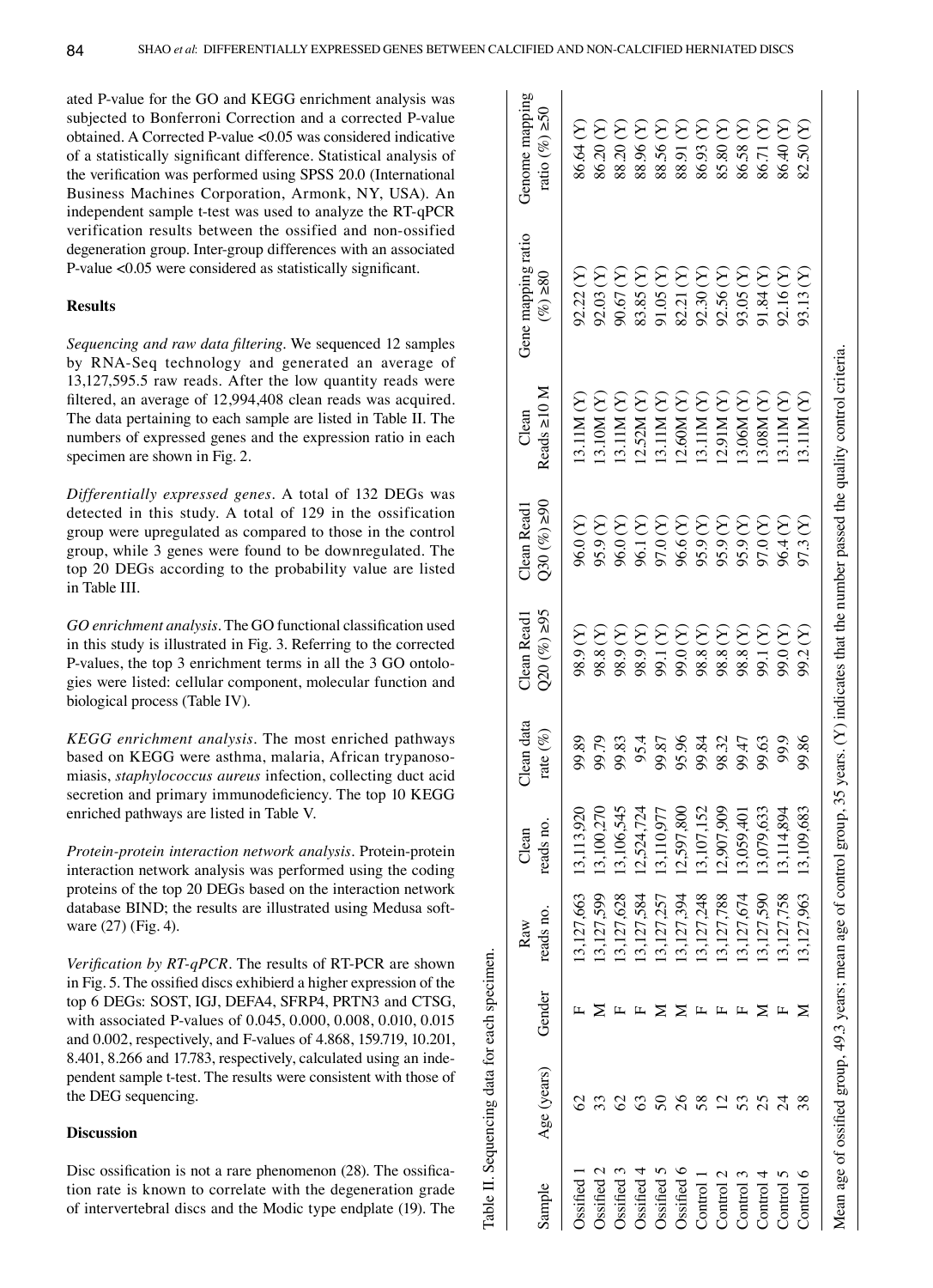Table III. Top 20 DEGs.

| Gene ID   | Symbol             | log2Ratio<br>(ossified/control) | Probability | Up/down<br>regulation | Description                                     |
|-----------|--------------------|---------------------------------|-------------|-----------------------|-------------------------------------------------|
| 50964     | <b>SOST</b>        | 9.658888588                     | 0.980396    | Up                    | Sclerostin                                      |
| 3512      | <b>IGJ</b>         | 6.673912182                     | 0.967813    | Up                    | Immunoglobulin J polypeptide                    |
| 632       | <b>BGLAP</b>       | 5.492969178                     | 0.962151    | Up                    | Bone $\gamma$ -carboxyglutamate (gla) protein   |
| 2003      | ELK2AP             | 5.437789846                     | 0.960819    | Up                    | ELK2A                                           |
| 1669      | DEFA4              | 5.317314168                     | 0.956617    | Up                    | Defensin, $\alpha$ 4                            |
| 6424      | SFRP4              | 5.055694219                     | 0.95017     | Up                    | Secreted frizzled-related protein 4             |
| 5657      | PRTN3              | 4.933061142                     | 0.947346    | Up                    | Proteinase 3                                    |
| 1511      | <b>CTSG</b>        | 4.657946704                     | 0.941332    | Up                    | Cathepsin G                                     |
| 1991      | <b>ELANE</b>       | 4.591945637                     | 0.941047    | Up                    | Elastase                                        |
| 566       | AZU1               | 4.584099727                     | 0.940888    | Up                    | Azurocidin 1                                    |
| 100423062 | IGLL5              | 4.310197783                     | 0.933947    | Up                    | Immunoglobulin λ-like polypeptide 5             |
| 2812      | GP1BB              | 10.73075316                     | 0.931232    | Up                    | Glycoprotein Ib (platelet), $\beta$ polypeptide |
| 63924     | <b>CIDEC</b>       | 6.76165846                      | 0.930184    | Up                    | Cell death-inducing DFFA-like effector c        |
| 3543      | IGLL1              | 5.1749338                       | 0.928683    | Up                    | Immunoglobulin λ-like polypeptide 1             |
| 728358    | DEFA1B             | 3.988886669                     | 0.92734     | Up                    | Defensin, $\alpha$ 1B                           |
| 4353      | <b>MPO</b>         | 4.209517648                     | 0.927108    | Up                    | Myeloperoxidase                                 |
| 55363     | <b>HEMGN</b>       | 4.89235857                      | 0.927006    | Up                    | Hemogen                                         |
| 6037      | RNASE3             | 4.64090047                      | 0.926718    | Up                    | Ribonuclease, RNase A family, 3                 |
| 6036      | RNASE <sub>2</sub> | 4.154822975                     | 0.919141    | Up                    | Ribonuclease, RNase A family, 2                 |
| 11197     | WIF1               | 5.058808822                     | 0.917018    | Up                    | WNT inhibitory factor 1                         |

DEGs, differentially expressed genes.





Figure 2. Gene expression in each specimen. With a total gene number of 24,048 in the database, the numbers of expressed genes in our study ranged from 17,026 in 'ossified 6' to 18,232 in 'ossified 4'; the expression ratios were from 70.8 to 75.82%.

underlying mechanisms responsible for the ossification of intervertebral discs are unclear. To the best of our knowledge, the present study is the first to determine the DEGs between ossified discs and non-ossified discs by employing highthroughput sequencing technology. After sequencing, the NOISeq method was applied to determine the DEGs. These results were verified and were found to be consistent with those of DEGs obtained by performing RT-qPCR.

We selected the top 20 DEGs and focused on some of these genes as our candidate genes for further research. According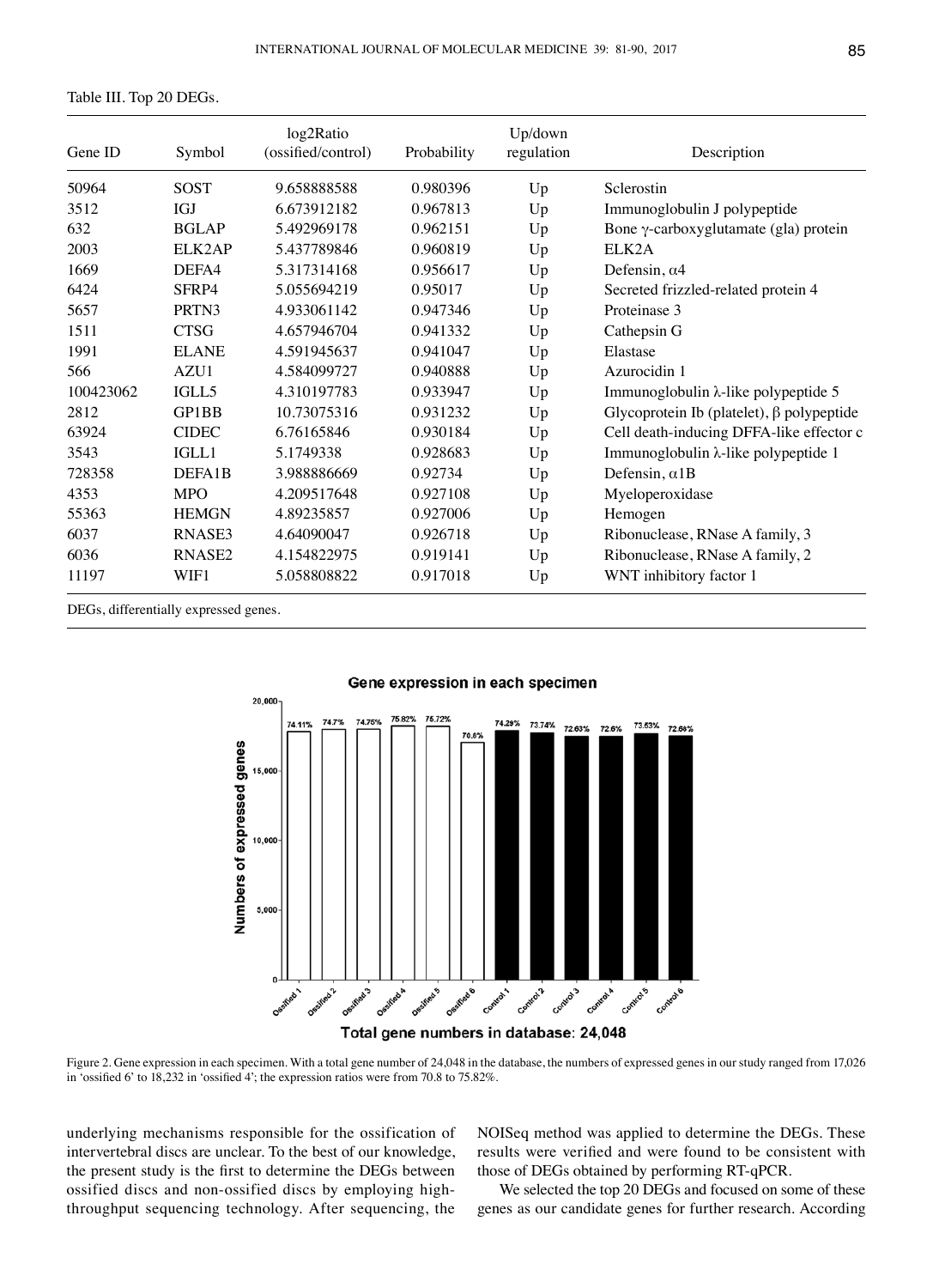| GO ontologies         | GO terms                                              | Cluster<br>frequency | Genome<br>frequency of use | Corrected<br>P-value |
|-----------------------|-------------------------------------------------------|----------------------|----------------------------|----------------------|
| Cellular<br>component | GO:0044421 - extracellular<br>region part             | 32 (101), 31.7%      | 1055 (16090), 6.6%         | 1.70E-12             |
| Cellular<br>component | GO:0005576 - extracellular<br>region                  | 32 (101), 31.7%      | 1077 (16090), 6.7%         | 3.02E-12             |
| Cellular<br>component | GO:0016023 - cytoplasmic<br>membrane- bounded vesicle | 12 (101), 11.9%      | 609 (16090), 3.8%          | 0.03246              |
| Molecular<br>function | GO:0030247 - polysaccharide<br>binding                | 11 (95), 11.6%       | 159 (15165), 1.0%          | 3.48E-07             |
| Molecular<br>function | GO:0001871 - pattern<br>binding                       | 11 (95), 11.6%       | 169 (15165), 1.1%          | 6.60E-07             |
| Molecular<br>function | GO:0005539 - glycosaminoglycan<br>binding             | 10 (95), 10.5%       | 142 (15165), 0.9%          | 1.54E-06             |
| Biological<br>process | GO:0006952 - defense<br>response                      | 25 (108), 23.1%      | 601 (14596), 4.1%          | 6.26E-10             |
| Biological<br>process | GO:0002376 - immune<br>system process                 | 33 (108), 30.6%      | 1106 (14596), 7.6%         | 8.06E-10             |
| Biological<br>process | GO:0050896 - response<br>to stimulus                  | 54 (108), 50.0%      | 3380 (14596), 23.2%        | 4.94E-07             |
| GO, Gene Ontology.    |                                                       |                      |                            |                      |

| Table IV. Top 3 enrichment terms in all three GO ontologies. |  |  |
|--------------------------------------------------------------|--|--|
|--------------------------------------------------------------|--|--|

Table V. The top 10 KEGG enriched pathways.

| Pathway ID<br>Pathway |                                     | DEGs with pathway<br>annotation<br>(108) | All genes with<br>pathway annotation<br>(17252) | P-value  |
|-----------------------|-------------------------------------|------------------------------------------|-------------------------------------------------|----------|
| ko05310               | Asthma                              | $7(6.48\%)$                              | 47 $(0.27%)$                                    | 1.58E-08 |
| ko05144               | Malaria                             | $7(6.48\%)$                              | 76 (0.44%)                                      | 4.75E-07 |
| $k$ o $05143$         | African trypanosomiasis             | $6(5.56\%)$                              | 54 (0.31\%)                                     | 1.06E-06 |
| ko05150               | Staphylococcus aureus infection     | $6(5.56\%)$                              | 139 (0.81%)                                     | 0.00024  |
| ko04966               | Collecting duct acid secretion      | 4(3.7%)                                  | 51 $(0.3\%)$                                    | 0.00029  |
| ko05340               | Primary immunodeficiency            | 4(3.7%)                                  | 61 $(0.35%)$                                    | 0.00058  |
| ko04610               | Complement and coagulation cascades | $6(5.56\%)$                              | 181 (1.05%)                                     | 0.00097  |
| ko05322               | Systemic lupus erythematosus        | $6(5.56\%)$                              | 188 (1.09%)                                     | 0.0012   |
| ko04640               | Hematopoietic cell lineage          | $5(4.63\%)$                              | 152 (0.88%)                                     | 0.0027   |
| ko03320               | PPAR signaling pathway              | $4(3.7\%)$                               | 135(0.78%)                                      | 0.01     |

to the diverge probability calculated by the NOISeq method, SOST was the topmost DEG. The coding product of SOST is sclerostin, a glycoprotein secreted by osteocytes, which is an important marker of late-stage osteoblasts/osteocytes. An earlier study suggested sclerostin to act as a BMP-inhibitor by competitively binding to BMP receptors, thereby inhibiting osteoblast differentiation and osteogenesis induced by BMPs (29). By contrast, other studies have suggested that the inhibitory effect of sclerostin was mediated through the Wnt signaling pathway and not by BMP (30,31). Since there are contradicting results related to the effect of sclerostin on the ossification of discs (32), further studies are required to delineate its role.

We were interested in another DEG, BGLAP, which codes for osteocalcin protein. Osteocalcin is an important protein marker of late stage osteogenesis secreted by osteoblasts (33).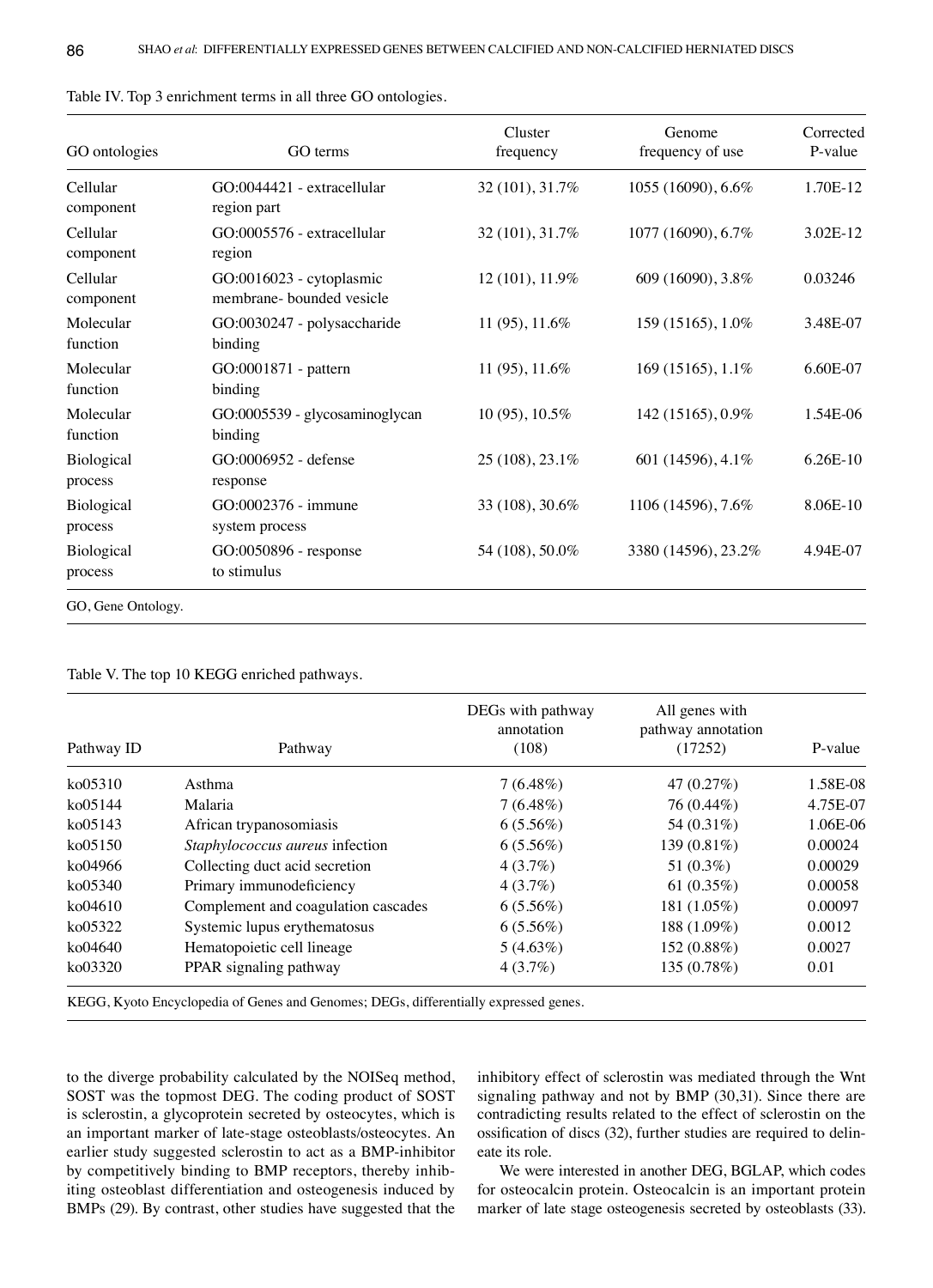

Figure 3. GO functional classification on DEGs. The x-axis represents the number of DEGs available at the top of the column. The y-axis represents GO terms. All GO terms are grouped into 3 ontologies: biological process, cellular component and molecular function; blue indicates biological process, brown indicates cellular component and orange indicates molecular function. DEGs, differentially expressed genes; GO, Gene Ontology.

It is abundant in  $\gamma$ -carboxyglutamic acid (Gla) residue and can combine with the calcium ions in hydroxyapatite to form osteoid element (34,35). The upregulated expression of SOST and BGLAP indicated that the calcification of the intervertebral disc was not a dystrophic calcification, but an osteogenic process involving the participation of osteoblasts. This observation is consistent with some earlier reports (14,15), and it also serves to verify the rationale behind our sampling process using CT and micro CT scan.

All the top 3 cellular components of GO ontologies analysis based on DEGs were extracellular components which indicate that these proteins are of the secretory type. GO functions are mainly related to the interaction of the glycoprotein in the cell membrane with the extracellular matrix. The GO processes are associated with completing response to stimulus, immune reflex and defense.

The top 5 KEGG enrichment pathways are associated with infection and inflammation. On scrutinizing the top 20 DEGs, we found that 3 genes: SOST, WIF1 and SFRP4 were related to the inhibition of the Wnt signaling pathway (36-38). SOST, the topmost DEG, is not termed by KEGG. The KEGG enrichment pathway analysis was performed using all the DEGs, which, to some extent, could have served to obscure the identification of the Wnt pathway. We believe that disc ossification is associated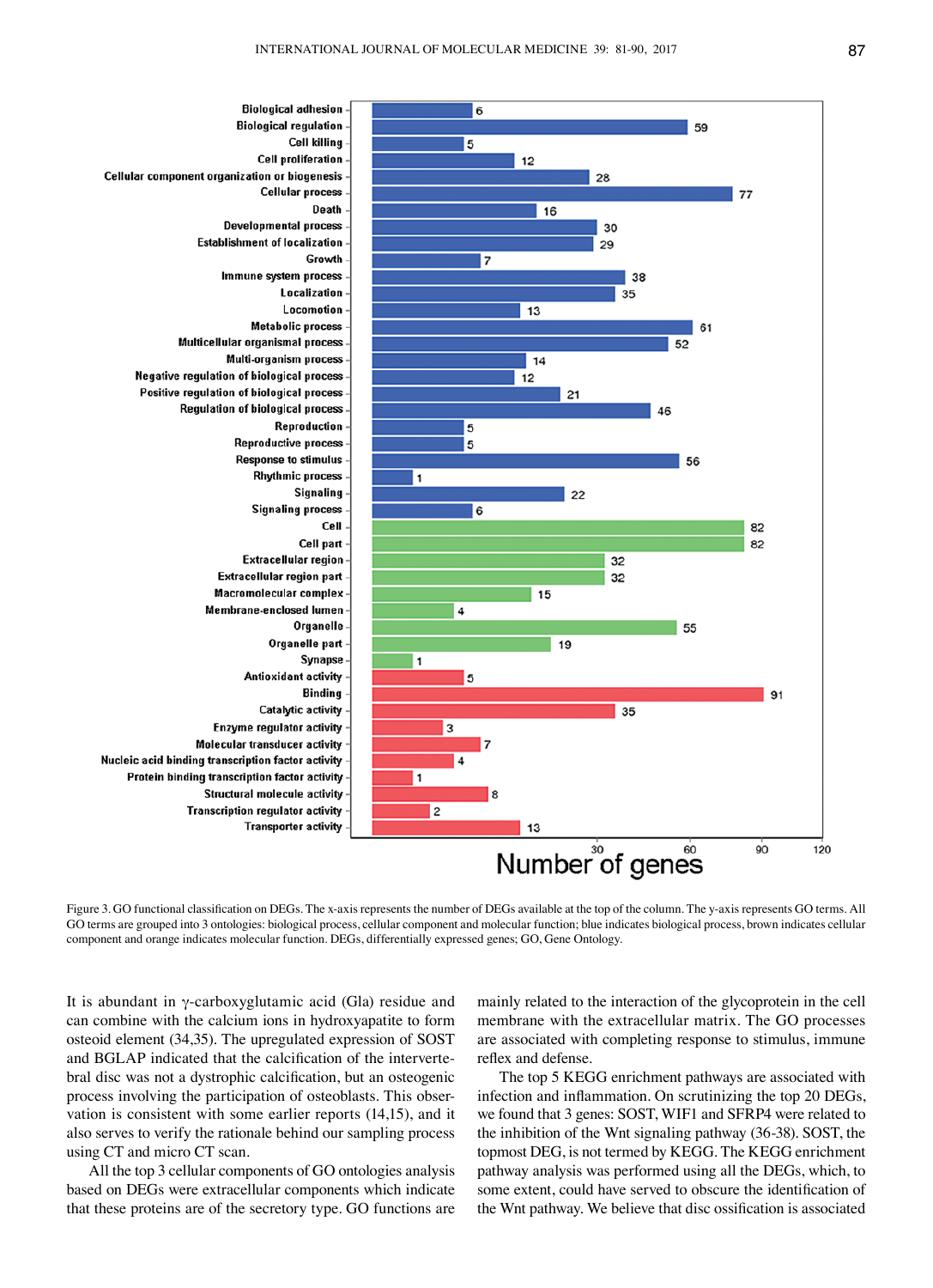

Figure 4. Protein-protein interaction network of the coding proteins of the top 20 DEGs. DEGs, differentially expressed genes.



Figure 5. Verification of top 6 DEGs. The x-axis represents the top 6 DEGs; each DEG contains the comparison of the ossified and control groups. The y-axis represents the relative mRNA expression of the DEG in each group normalized to the ossified group. \* P<0.05 and \*\*P<0.01 as compared to the control group as shown by an independent sample t-test. DEGs, differentially expressed genes.

with the inhibition of the Wnt pathway due to the identification of several gene products related to Wnt inhibition. Whether the ossification is caused by Wnt pathway inhibition or Wnt was inhibited by the ossification is still not clear from the findings of our study.

Degenerative discs do exhibit the expression of BMP-2 (39), which is a widely known inducer of bone formation. Furthermore, the existence of crosstalk between BMP-2 and Wnt pathways in the degenerated discs suggests that BMP-2 pathway can inhibit the Wnt pathway (40). However in a recent study, Wnt/β‑catenin signaling was found to activate BMP-2 expression in osteoblasts (41). Taking into consideration the association between the Wnt/β-catenin signaling and BMP-2 pathway, we hypothesized that the BMP-2 pathway may play a role in the the overexpression of Wnt inhibitors. This needs to be further investigated in *in vitro* cell experiments.

Although inflammation is thought to play an important role in intervertebral disc degeneration and herniation (18), definitive evidence of this association has yet to be obtained. Several inflammatory factors, such as tumor necrosis factor (TNF)- $\alpha$ , interleukin (IL)-1β, IL-6 and IL-8, have been implicated in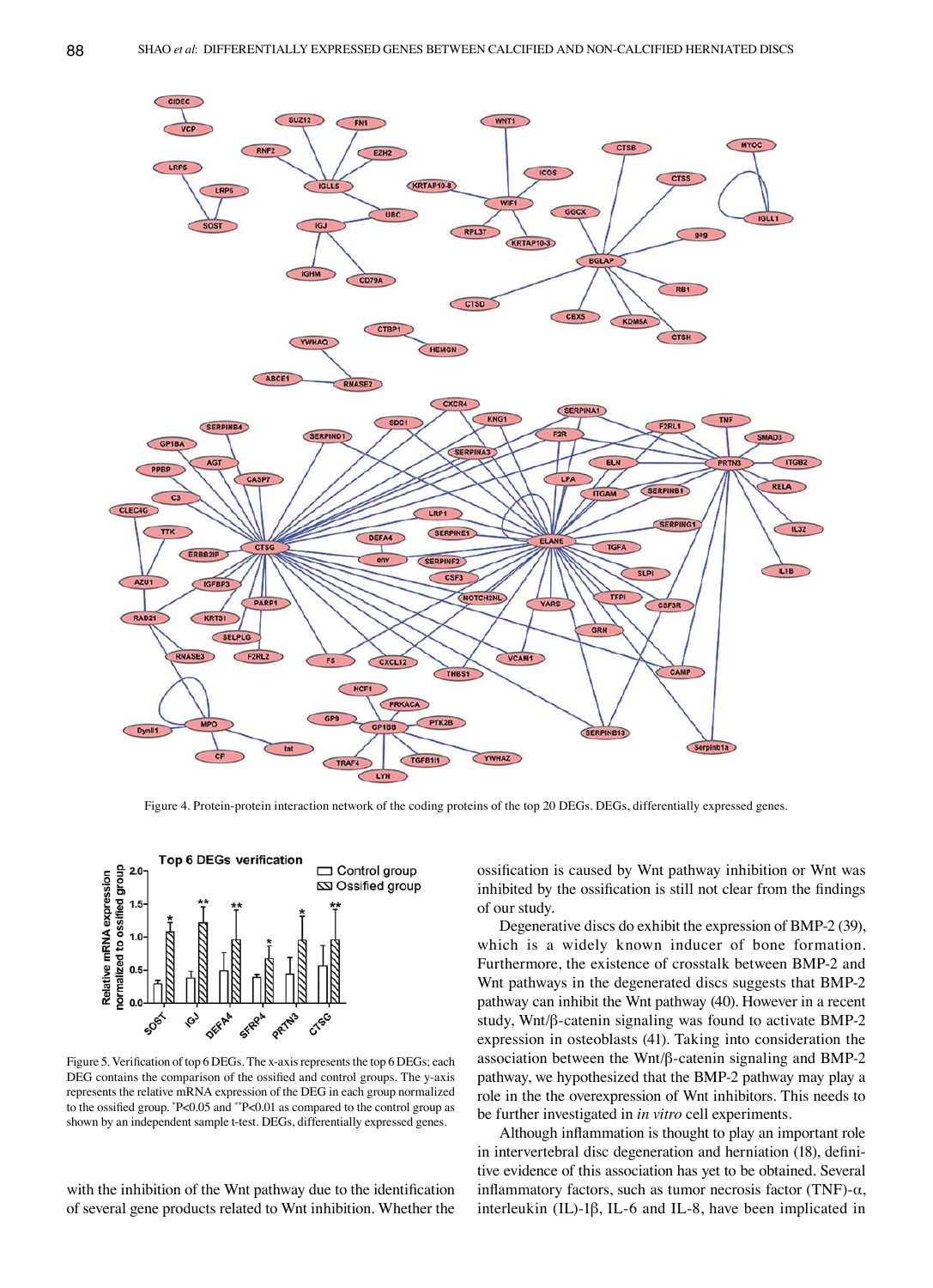the causation of disc degeneration and herniation (42-45). By contrast, this study found that none of the DEGs encoded for these inflammatory factors. We found a comprehensive expression of inflammation-related factors, such as defencin  $\alpha$ 4, proteinase 3, cathepsin G, elastase, azurocidin 1 and defensin  $\alpha$ 1B, which are encoded by the genes, DEFA4, PRTN3, CTSG, ELANE, AZU1 and DEFA1B. These genes were among the top 20 differentially expressed genes between the experimental and the control groups. As regards the link between the intervertebral disc calcification and inflammation around the herniated discs (19), as well as the association between inflammation and ossification (46), we believe that the inflammatory factors coding DEGs may be specifically related to disc ossification.

The main limitation of the present study is its descriptive nature. The abnormal Wnt pathway and the overexpression of some inflammation-related factors documented in this study appear to be two crucial elements involved in causing disc ossification. However, *in vivo* and *in vitro* studies are required to thoroughly assess this observed association. We performed an elementary study of the molecular mechanisms underlying disc ossification. We found a potential mechanism, which, however, needs to be further investigated as a step towards the development of gene therapy targeting disc ossification in the future. We believe that our study is helpful to finally elucidate out the mechanisms responsible for disc ossification, and patients may benefit from the prevention and treatment of herniated disc with ossification at the gene level.

#### **References**

- 1. Urban JP and Roberts S: Degeneration of the intervertebral disc. Arthritis Res Ther 5: 120-130, 2003.
- 2. Taher F, Essig D, Lebl DR, Hughes AP, Sama AA, Cammisa FP and Girardi FP: Lumbar degenerative disc disease: Current and future concepts of diagnosis and management. Adv Orthop 2012: 970752, 2012.
- 3. Parker SL, Godil SS, Mendenhall SK, Zuckerman SL, Shau DN and McGirt MJ: Two-year comprehensive medical management thesis, stenosis, or disc herniation): a value analysis of cost, pain, disability, and quality of life: clinical article. J Neurosurg Spine 21: 143-149, 2014.
- 4. Froud R, Patterson S, Eldridge S, Seale C, Pincus T, Rajendran D, Fossum C and Underwood M: A systematic review and metasynthesis of the impact of low back pain on people's lives. BMC Musculoskelet Disord 15: 50, 2014.
- 5. Barbanera A, Serchi E, Fiorenza V, Nina P and Andreoli A: Giant calcified thoracic herniated disc: considerations aiming a proper surgical strategy. J Neurosurg Sci 53: 25-26, 2009.
- 6. Prescher A: Anatomy and pathology of the aging spine. Eur J Radiol 27: 181-195, 1998.
- 7. Takae R, Matsunaga S, Origuchi N, Yamamoto T, Morimoto N, genetic protein and its receptors in degeneration of intervertebral disc. Spine 24: 1397-1401, 1999.
- 8. Tim Yoon S, Su Kim K, Li J, Soo Park J, Akamaru T, Elmer WA and Hutton WC: The effect of bone morphogenetic protein-2 on rat intervertebral disc cells in vitro. Spine 28: 1773-1780, 2003.
- 9. Kim H, Lee JU, Moon SH, Kim HC, Kwon UH, Seol NH, Kim HJ, Park JO, Chun HJ, Kwon IK and Lee HM: Zonal responsiveness of the human intervertebral disc to bone morphogenetic protein-2. Spine 34: 1834-1838, 2009.
- 10. Haschtmann D, Ferguson SJ and Stoyanov JV: BMP-2 and TGF-β3 do not prevent spontaneous degeneration in rabbit disc explants but induce ossification of the annulus fibrosus. Eur Spine J 21: 1724-1733, 2012.
- 11. Drissi H, Zuscik M, Rosier R and O'Keefe R: Transcriptional regulation of chondrocyte maturation: Potential involvement of transcription factors in OA pathogenesis. Mol Aspects Med 26: 169-179, 2005.
- 12. Itoh H, Hara Y, Tagawa M, Kato T, Ochi H, Koga D, Okawa A and Asou Y: Evaluation of the association between runt-related transcription factor 2 expression and intervertebral disk aging in dogs. Am J Vet Res 73: 1553-1559, 2012.
- 13. Sato S, Kimura A, Ozdemir J, Asou Y, Miyazaki M, Jinno T, Ae K, Liu X, Osaki M, Takeuchi Y, *et al*: The distinct role of the Runx proteins in chondrocyte differentiation and intervertebral disc degeneration: findings in murine models and in human disease. Arthritis Rheum 58: 2764-2775, 2008.
- 14. Rutges JP, Duit RA, Kummer JA, Oner FC, van Rijen MH, Verbout AJ, Castelein RM, Dhert WJ and Creemers LB: Hypertrophic differentiation and calcification during intervertebral disc degeneration. Osteoarthritis Cartilage 18: 1487-1495, 2010.
- 15. Risbud MV, Guttapalli A, Tsai TT, Lee JY, Danielson KG, Vaccaro AR, Albert TJ, Gazit Z, Gazit D and Shapiro IM: Evidence for skeletal progenitor cells in the degenerate human intervertebral disc. Spine 32: 2537-2544, 2007.
- 16. Nosikova Y, Santerre JP, Grynpas MD and Kandel RA: Annulus fibrosus cells can induce mineralization: An in vitro study. Spine J 13: 443-453, 2013.
- 17. Jin L, Liu Q, Scott P, Zhang D, Shen F, Balian G and Li X: Annulus fibrosus cell characteristics are a potential source of intervertebral disc pathogenesis. PLoS One 9: e96519, 2014.
- 18. Molinos M, Almeida CR, Caldeira J, Cunha C, Gonçalves RM<br>and Barbosa MA: Inflammation in intervertebral disc degeneration and regeneration. J R Soc Interface 12: 20150429, 2015.
- 19. Karamouzian S, Eskandary H, Faramarzee M, Saba M, Safizade H, Ghadipasha M, Malekpoor AR and Ohadi A: Frequency of lumbar intervertebral disc calcification and angiogenesis, and their correlation with clinical, surgical, and magnetic resonance imaging findings. Spine 35: 881-886, 2010.
- 20. Näkki A, Battié MC and Kaprio J: Genetics of disc-related disorders: Current findings and lessons from other complex diseases. Eur Spine J 23 (Suppl 3): S354-S363, 2014.
- 21. Li H and Durbin R: Fast and accurate short read alignment with Burrows-Wheeler transform. Bioinformatics 25: 1754-1760, 2009.
- 22. Langmead B, Trapnell C, Pop M and Salzberg SL: Ultrafast and memory-efficient alignment of short DNA sequences to the human genome. Genome Biol 10: R25, 2009.
- 23. Tarazona S, García-Alcalde F, Dopazo J, Ferrer A and Conesa A: Differential expression in RNA-seq: A matter of depth. Genome Res 21: 2213-2223, 2011.
- 24. Ye J, Fang L, Zheng H, Zhang Y, Chen J, Zhang Z, Wang J, Li S, Li R, Bolund L and Wang J: WEGO: A web tool for plotting GO annotations. Nucleic Acids Res 34: W293-W297, 2006.
- 25. Shao J, Yu M, Jiang L, Wei F, Wu F, Liu Z and Liu X: Differences in calcification and osteogenic potential of herniated discs according to the severity of degeneration based on Pfirrmann grade: a cross-sectional study. BMC Musculoskelet Disord 17: 191, 2016.
- 26. Livak KJ and Schmittgen TD: Analysis of relative gene expression data using real-time quantitative PCR and the 2(-Delta Delta C(T)) Method. Methods 25: 402-408, 2001.
- 27. Hooper SD and Bork P: Medusa: A simple tool for interaction graph analysis. Bioinformatics 21: 4432-4433, 2005.
- 28. Chanchairujira K, Chung CB, Kim JY, Papakonstantinou O, fication of the spine in an elderly population: Radiographic prevalence, location, and distribution and correlation with spinal degeneration. Radiology 230: 499-503, 2004.
- 29. Kusu N, Laurikkala J, Imanishi M, Usui H, Konishi M, Miyake A, Thesleff I and Itoh N: Sclerostin is a novel secreted osteoclast-derived bone morphogenetic protein antagonist with unique ligand specificity. J Biol Chem 278: 24113-24117, 2003.
- 30. van Bezooijen RL, Roelen BA, Visser A, van der Wee-Pals L, de Wilt E, Karperien M, Hamersma H, Papapoulos SE, ten Dijke P and Löwik CW: Sclerostin is an osteocyte-expressed negative regulator of bone formation, but not a classical BMP antagonist. J Exp Med 199: 805-814, 2004.
- 31. van Bezooijen RL, Svensson JP, Eefting D, Visser A, vanderHorstG, Karperien M, Quax PH, Vrieling H, Papapoulos SE, ten Dijke P and Löwik CW: Wnt but not BMP signaling is involved in the inhibitory action of sclerostin on BMP-stimulated bone formation. J Bone Miner Res 22: 19-28, 2007.
- 32. Poole KE, van Bezooijen RL, Loveridge N, Hamersma H, Papapoulos SE, Löwik CW and Reeve J: Sclerostin is a delayed secreted product of osteocytes that inhibits bone formation. FASEB J 19: 1842-1844, 2005.<br>33. Hoang QQ, Sicheri F, Howard AJ and Yang DS: Bone recog-
- nition mechanism of porcine osteocalcin from crystal structure. Nature 425: 977-980, 2003.